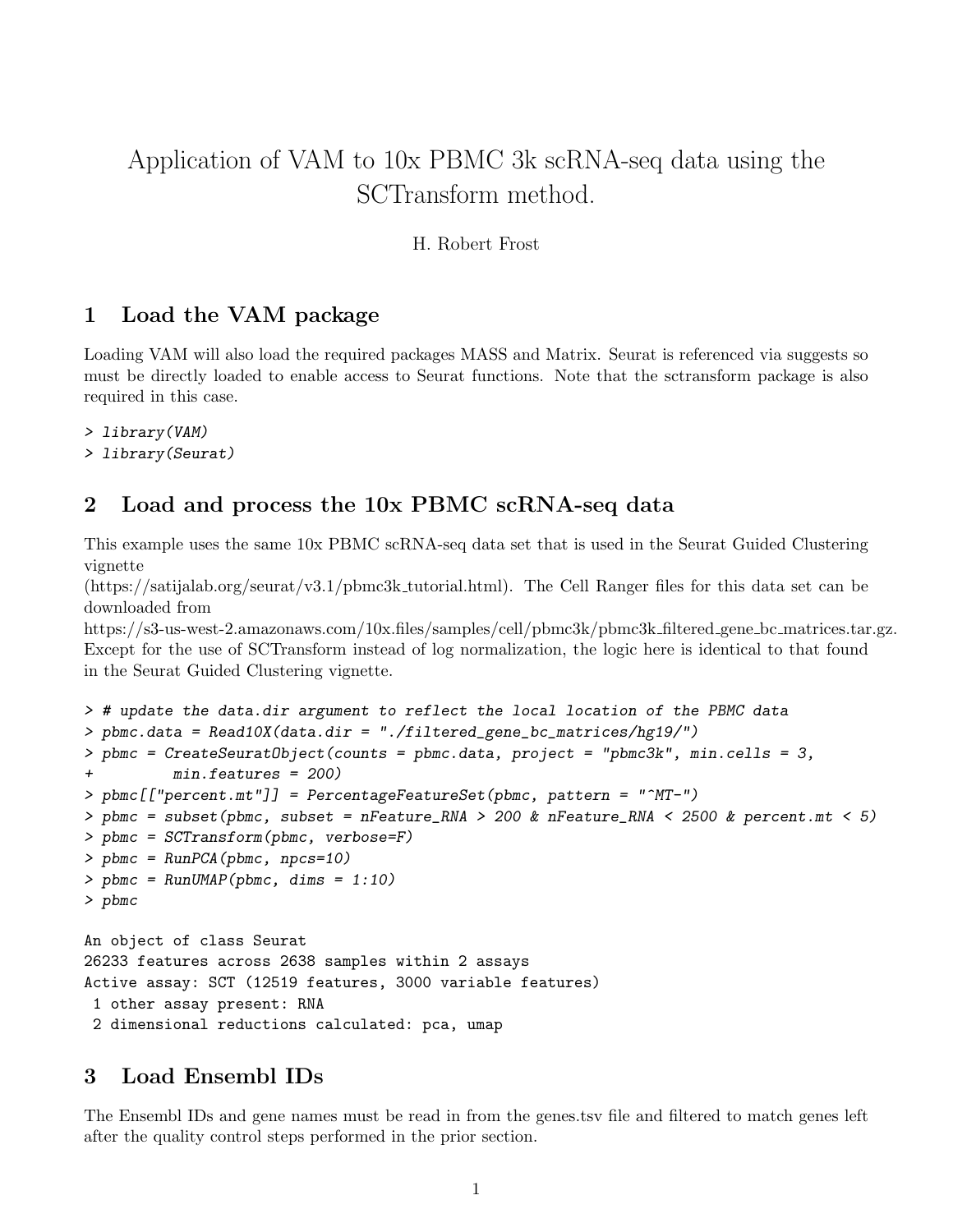```
> feature.data = read.delim("./filtered_gene_bc_matrices/hg19/genes.tsv",
+ header = FALSE, stringsAsFactors = FALSE)
> ensembl.ids = feature.data[,1]
> gene.names = feature.data[,2]
> genes.after.QC = rownames(pbmc@assays$SCT@data)
> indices.to.keep = unlist(sapply(genes.after.QC, function(x) {which(gene.names == x)[1]}))
```

```
> ensembl.ids = ensembl.ids[indices.to.keep]
```

```
> gene.names = gene.names[indices.to.keep]
```
# 4 Define gene set collection

A gene set collection containing just the BIOCARTA BLYMPHOCYTE PATHWAY from the MSigDB C2.CP.BIOCARTA collection will be used for this example. To create a version of this gene set that can be used with the PBMC scRNA-seq data, the Entrez IDs from MSigDB were first mapped to Ensembl IDs using the Bioconductor org.Hs.egENSEMBL package and a gene set collection list object required by vamForSeurat() was created using the createGeneSetCollection() helper function. This helper function filters the original 14 genes down to the 11 that were also contained in the PBMC scRNA-seq data and generates a list whose elements are vectors of gene indices in the scRNA-seq data. To use the VAM method with an entire MSigDB gene set collection (or other collection of pathways), similar logic would be needed to filter genes, determine Ensembl IDs and map these IDs to gene position in the Seurat Assay.

```
> gene.set.name = "BIOCARTA-BLYMPHOCYTE-PATHWAY"
> blymphocyte.gene.ids = c("ENSG00000121594", "ENSG00000005844", "ENSG00000203710",
+ "ENSG00000160255", "ENSG00000117322", "ENSG00000101017", "ENSG00000204287",
+ "ENSG00000198502", "ENSG00000090339", "ENSG00000072694", "ENSG00000081237",
+ "ENSG00000196126", "ENSG00000231021", "ENSG00000230463")
> # Create a collection list for this gene set based on the Ensembl IDs
> gene.set.id.list = list()
> gene.set.id.list[[1]] = blymphocyte.gene.ids
> names(gene.set.id.list)[1] = gene.set.name
> gene.set.id.list
$`BIOCARTA-BLYMPHOCYTE-PATHWAY`
 [1] "ENSG00000121594" "ENSG00000005844" "ENSG00000203710" "ENSG00000160255"
[5] "ENSG00000117322" "ENSG00000101017" "ENSG00000204287" "ENSG00000198502"
[9] "ENSG00000090339" "ENSG00000072694" "ENSG00000081237" "ENSG00000196126"
[13] "ENSG00000231021" "ENSG00000230463"
> # Create the list of gene indices required by vamForSeurat()
> (gene.set.collection = createGeneSetCollection(gene.ids=ensembl.ids,
+ gene.set.collection=gene.set.id.list))
$`BIOCARTA-BLYMPHOCYTE-PATHWAY`
ENSG00000005844 ENSG00000203710 ENSG00000160255 ENSG00000117322 ENSG00000101017
          9477 1122 12482 1121 10961
ENSG00000204287 ENSG00000198502 ENSG00000090339 ENSG00000072694 ENSG00000081237
          3985 3986 11280 944 1062
ENSG00000196126
          3987
```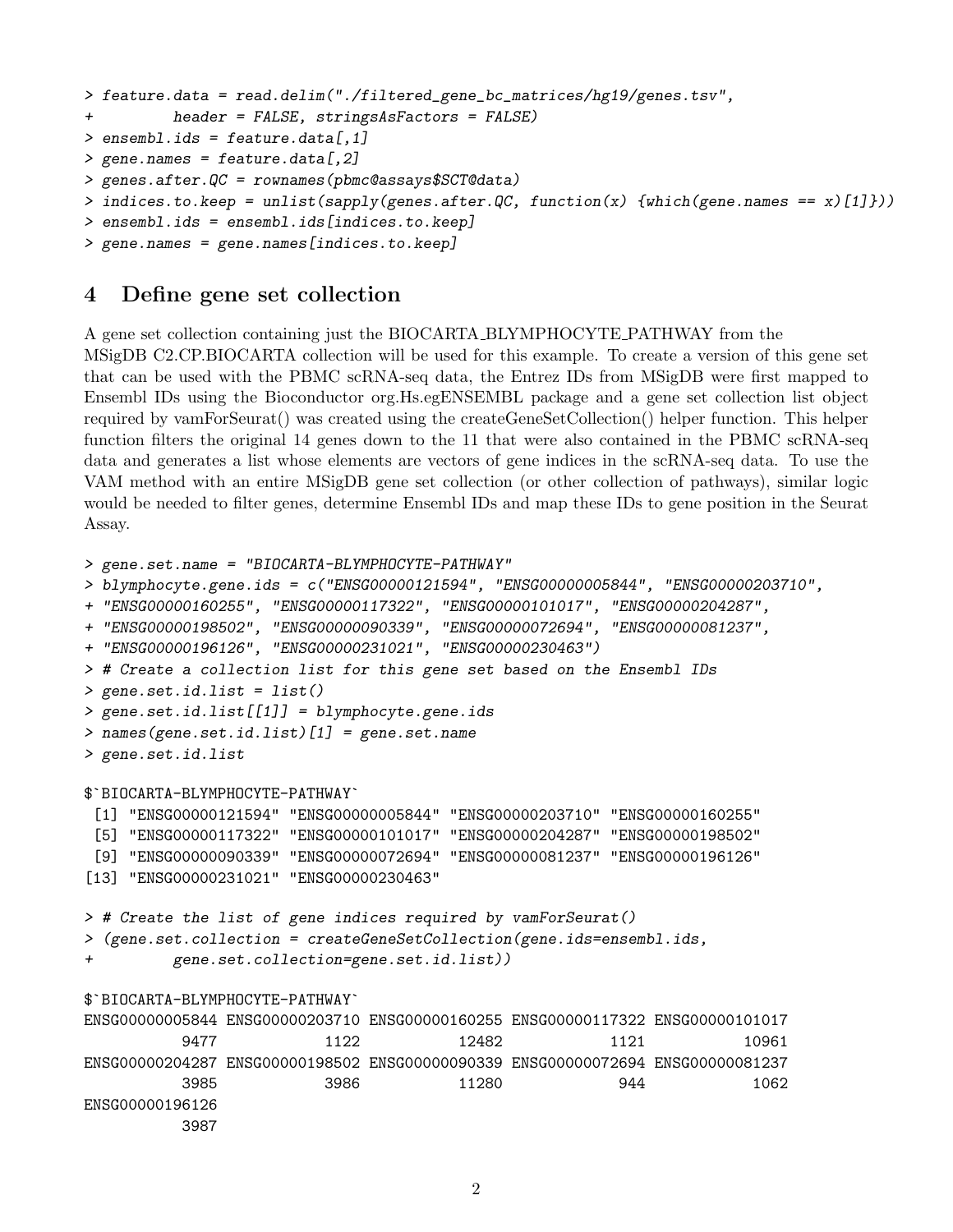```
> blymphocyte.gene.indices = gene.set.collection[[1]]
> (blymphocyte.gene.names = gene.names[blymphocyte.gene.indices])
```

| $[1]$ "ITGAL"            | $"$ CR1 $"$ | "ITGB2"  | "CR2"   | "CD40"     | "HLA-DRA" |
|--------------------------|-------------|----------|---------|------------|-----------|
| $[7]$ "HLA-DRB5" "ICAM1" |             | "FCGR2B" | "PTPRC" | "HLA-DRB1" |           |

## 5 Execute VAM method

Since the scRNA-seq data has been processed using Seurat, we execute VAM using the vamForSeurat() function. We have set return.dist= $T$  so that the squared adjusted Mahalanobis distances will be returned in a "VAMdist" Assay.

```
> pbmc = vamForSeurat(seurat.data=pbmc,
+ gene.set.collection=gene.set.collection,
+ center=F, gamma=T, sample.cov=F, return.dist=T)
```
Look at the first few entries in the "VAMdist" and "VAMcdf" Assays.

> pbmc@assays\$VAMdist[1,1:10]

1 x 10 sparse Matrix of class "dgCMatrix"

BIOCARTA-BLYMPHOCYTE-PATHWAY 8.376617 143.7326 2.716563 186.538 57.66302

BIOCARTA-BLYMPHOCYTE-PATHWAY 2.887088 22.46748 . 37.82066 13.81838

> pbmc@assays\$VAMcdf[1,1:10]

1 x 10 sparse Matrix of class "dgCMatrix"

BIOCARTA-BLYMPHOCYTE-PATHWAY 0.1253705 0.9283303 0.03948378 0.9681246 0.640518

BIOCARTA-BLYMPHOCYTE-PATHWAY 0.04208422 0.3167245 . 0.4823162 0.2037744

#### 6 Visualize VAM scores

Visualize VAM scores using Seurat FeaturePlot(). The default Assay must first be changed to "VAMcdf".

> DefaultAssay(object = pbmc) = "VAMcdf"

> FeaturePlot(pbmc, reduction="umap", features=gene.set.name)